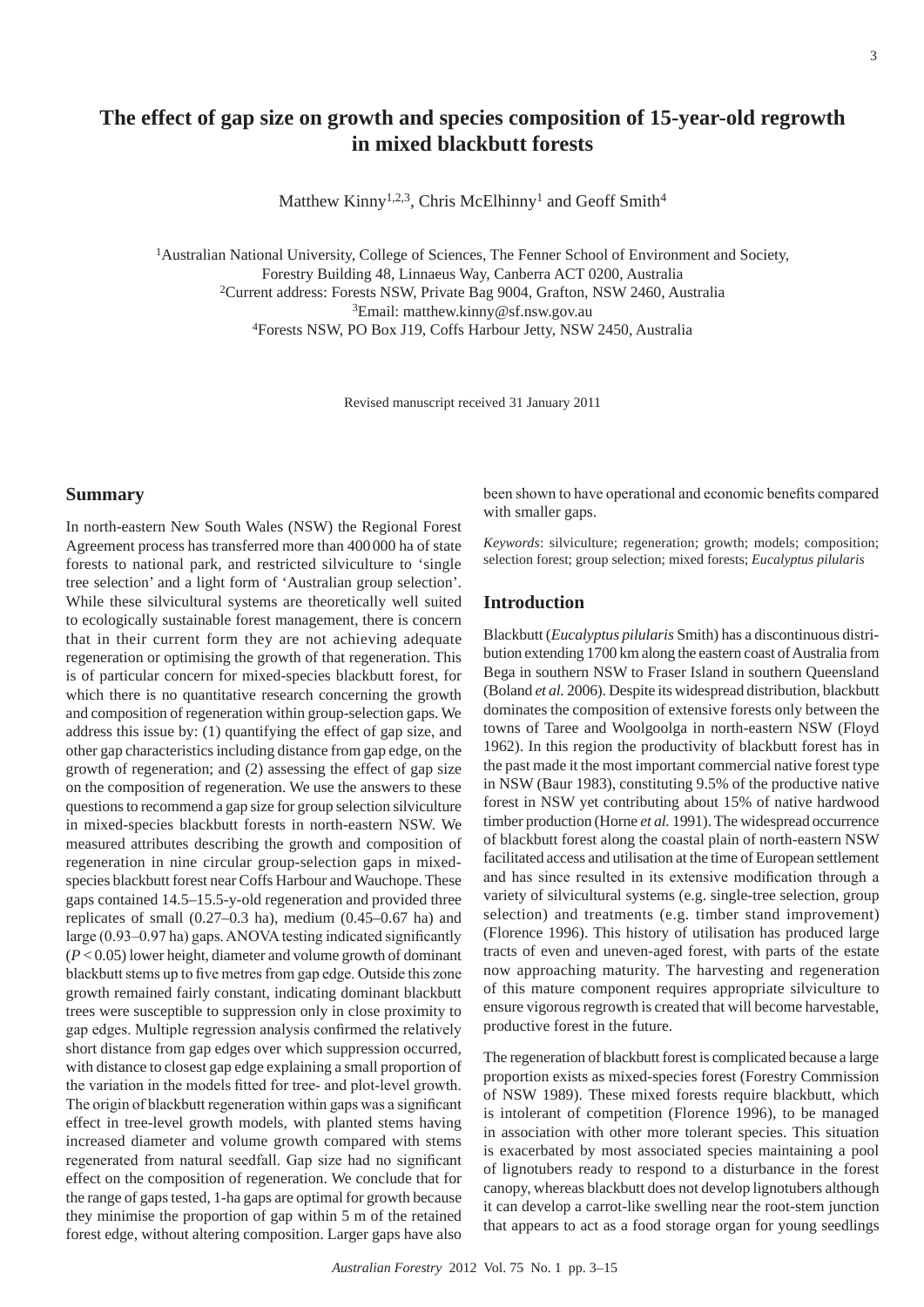(Curtin and King 1979). The creation of gaps of adequate size through group-selection silviculture may therefore be crucial for the regeneration and growth of the blackbutt component in mixed-species blackbutt forest (Jacobs 1955; Baur 1983; Florence 1996).

Group selection silviculture involves the removal of groups of trees to create gaps with an environment conducive to the regeneration and growth of a new cohort of trees (Smith *et al.* 1996; Lamson and Leak 2000). The system endeavours to mimic small-scale natural disturbances, such as those caused by insect attack, disease or meteorological events, and is particularly suited to the regeneration of forests containing a mix of tolerant and intolerant species, leading to uneven-aged forests (Smith *et al.* 1996; McCarthy 2001). The individual groups may be regarded as mini-clearfells, although they are not managed as individual stands, but as components of a single larger stand (Smith *et al.* 1996; Lamson and Leak 2000). In Australia the system has been traditionally called 'Australian Group Selection' (AGS) and was applied with the objective of removing groups of commercially mature trees to create gaps conducive to the establishment and growth of regeneration, without unnecessarily sacrificing immature growing stock (Jacobs 1955; Florence 1996). This is achieved by arranging the individual groups to maximise the removal of mature trees while retaining growing stock in the matrix surrounding the gaps. The system therefore has the potential to efficiently utilise the growing stock within complex mixed-species uneven-aged forest, and also to convert even-aged forest, over time, into a more complex uneven-aged structure (Jurskis 2000).

There is no strict definition of the maximum size for a group selection gap (Bradshaw 1992). For example, Smith *et al.* (1996) suggested a maximum gap diameter of twice the height of a mature stand, because beyond this size the environment at the centre of the gap will be similar to that within a larger clearfell. Others have based their definition on the distance of seed dispersal from trees at the edge of the gap (Hawley 1949), or simply defined an upper area limit (Fairbairn 1963; Ovington and Thistlethwaite 1976). In practice the determination of an appropriate group-selection gap size involves a range of factors. These include the forest's ecology (e.g. relative tolerance of the primary species), site factors (e.g. stocking and condition of trees surrounding a gap), management objectives (e.g. primacy of timber production), economic factors (e.g. cost of harvesting operations), environmental impacts (e.g. effect on wildlife) and social considerations (e.g. visual impacts) (Bradshaw 1992; Florence 1996).

The current application of AGS silviculture in the north-eastern region of NSW is specified in the 'Integrated Forestry Operations Approval' under the NSW Upper and Lower North East Regional Forest Agreements (NSW Government 1999a,b). Under these guidelines groups of trees are harvested to create gaps no larger than 0.25 ha. A receptive seedbed is created by the disturbance of soil during harvesting and the burning of logging slash after harvesting. Regeneration is through natural seedfall from trees surrounding the gap, from lignotubers present at the time of harvesting, and enrichment plantings of blackbutt seedlings. At any one harvest the total area of gaps must not exceed 22.5% of the net harvestable area of the stand or tract of forest in question. The distance between gaps must be at least the average diameter of the gaps created. Following the first application of AGS no other form of harvesting is permitted until three successive AGS harvests have been completed. The minimum return time between AGS harvests is 5 y, with an average return time of at least 7 y over the four AGS harvests. At this point 90% of the net harvestable area will have been treated. The remaining 10% of untreated harvestable forest is retained as a matrix of unlogged forest surrounding the regenerated gaps to increase structural complexity and provide mature trees for wildlife habitat.

There have been long-standing concerns regarding the size of gaps used to regenerate blackbutt forest under the AGS system (Forestry Commission of NSW 1982; Baur 1983; Horne 1993), with a range of different gap sizes advocated (Table 1). Most of these recommendations, however, are not supported by quantitative research, and gap size was identified by Baur (1983) and Horne (1993) as requiring further investigation. This work is of considerable urgency given the current restriction of blackbutt 'group selection' silviculture to the smallest prescribed gap size of any region in Australia (Table 2), coupled with a substantial decrease in the area of blackbutt forest available for timber production following the transfer of over 400000 ha of state forests to national park in the North East Regional Forest Agreement<sup>1</sup>. It is therefore critical that silvicultural practices are implemented that will ensure the optimal regeneration and growth of the remaining blackbutt estate (Horne 1993).

In this study we address the issue of gap size in blackbutt forest managed with group selection silviculture by:

- quantifying the effect of gap size and other gap characteristics on the growth of regeneration
- assessing the effect of gap size on the composition of regeneration.

We use answers to these questions to recommend a gap size for group-selection silviculture in blackbutt type forests in NE NSW.

<sup>1</sup>This excludes 283 000 ha transferred before and after the Regional Forest Agreement (Auditor General 2009)

|  | Table 1. Group selection gap sizes that have been recommended for |  |  |  |  |
|--|-------------------------------------------------------------------|--|--|--|--|
|  | blackbutt type forest in north-eastern New South Wales            |  |  |  |  |

|                                   | Recommended gap size |                     |  |  |  |
|-----------------------------------|----------------------|---------------------|--|--|--|
| Source                            | Area<br>(ha)         | Diameter<br>$(m)^A$ |  |  |  |
| DECC $(2008)^B$                   | 0.50                 | 80                  |  |  |  |
| NSW Government (1999a,b)          | 0.25                 | 56                  |  |  |  |
| Horne (1993)                      | 0.32                 | 64                  |  |  |  |
| Baur (1983)                       | 0.15                 | 44                  |  |  |  |
| Forestry Commission of NSW (1982) | 1.0                  | 113                 |  |  |  |
| Floyd (1962)                      | 0.1                  | 37                  |  |  |  |
| Jacobs $(1955)^B$                 | 0.50                 | 80                  |  |  |  |

AAssumes a circular gap size

<sup>B</sup>Assumes a stand height of 40 m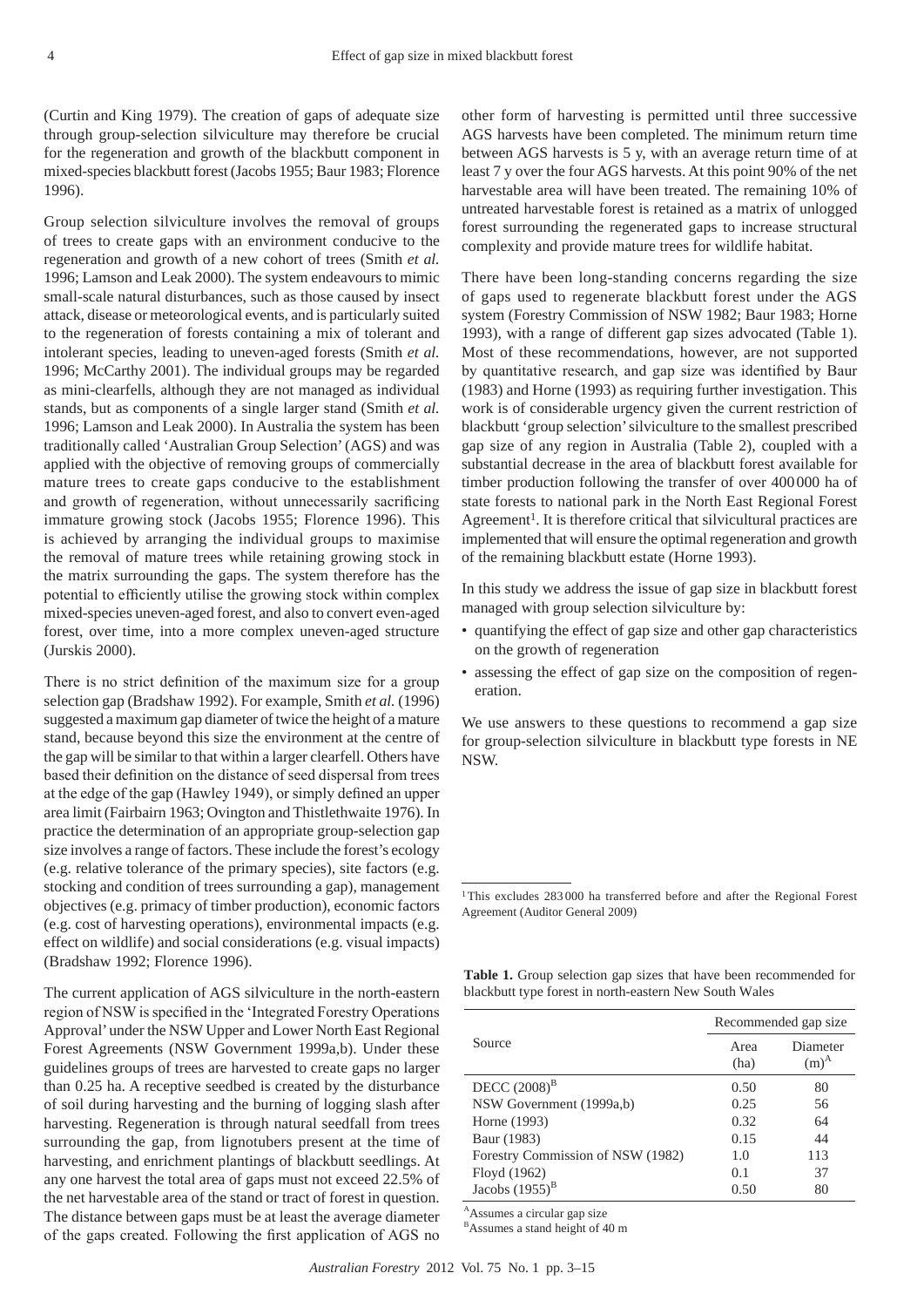**Table 2.** Comparison of the maximum gap size permitted in a range of Regional Forest Agreement regions

| <b>RFA</b> Region                  | Maximum gap size                                   | Source                        |
|------------------------------------|----------------------------------------------------|-------------------------------|
| North-eastern NSW                  | $0.25$ ha (group selection) <sup>A</sup>           | NSW Government (1999a,b)      |
| Southern NSW-South Coast Subregion | 0.79 ha (group selection) $^{AB}$                  | NSW Government (2002)         |
| Southern NSW—Tumut Subregion       | 0.5 ha (group selection) <sup><math>A</math></sup> | NSW Government (2002)         |
| Tasmania                           | 100 ha $(clearfell)^C$                             | Forest Practices Board (2000) |
| Victoria (multiple regions)        | 40 ha $(clearfell)^C$                              | DSE (2007)                    |
| Western Australia-jarrah forest    | 10 ha (group selection) $D$                        | CALM (2004)                   |
| Western Australia-karri forest     | 40 ha (clearfell)                                  | CALM (2005)                   |

<sup>A</sup>In a single harvest, group selection gaps may total 22.5% of net harvestable area. For a 40-ha stand this equates to 9 ha. <sup>B</sup>A gap of this size is termed 'Australian group selection heavy' and is restricted to designated areas. Outside these areas the maximum 'Australian group selection' size is 0.39 ha.

 $\rm{c}$ The requirement to establish a safe burning boundary may over-ride this limit.

<sup>D</sup>A gap size of 10 ha is restricted to designated areas. Outside these areas the maximum gap size varies between 1 ha and 0.5 ha.

# **Methods**

# **Study sites**

Potential study sites were selected from eighteen groupselection gaps established by Forests NSW between 1993 and 1994, with nine gaps located near Coffs Harbour (Wedding Bells and Orara East State Forests) and another nine near Wauchope (Burrawan State Forest) in NE NSW (Fig. 1). Bruskin (1996) details the establishment and initial monitoring of regeneration in the gaps. Each set of nine gaps comprised three replicates of small (0.3 ha), medium (0.5 ha) and large (1.0 ha) gaps of circular shape. These sizes were originally chosen to represent the range of feasible gap sizes for blackbutt forest based on predicted tree growth and the maximum size of gap that was socially acceptable (Bruskin 1996), although the smallest gap size tested was slightly larger than the maximum size currently permitted in NE NSW (0.25 ha).

A field inspection indicated that half of the gaps were unsuitable for reasons including:

- a highly elliptical shape
- actual gap size differed substantially from the planned gap size
- a location close to major roads, which reduced forest cover at the edge of gaps
- damage to regeneration during recent harvesting and roading operations.

The remaining nine gaps (three in Coffs Harbour and six in Wauchope) were suitable for use in the present study. These gaps represented three replicates of small (0.27–0.3 ha), medium (0.45–0.67 ha) and large (0.93–0.97 ha) gaps (Table 3).

Data describing the composition, basal area, height and diameter distribution of the forests surrounding the research gaps were derived from nearby permanent growth plots for the Coffs Harbour gaps, and by conducting basal area sweeps and diameter and height measurements in the forest surrounding the gaps at Wauchope. The forests were typical of mixed-species blackbutt forest in NE NSW (see Forestry Commission 1989), with a relatively complex composition made up of a mixture of species of different tolerances. For clarity, the composition of the forests in this study



Figure 1. The nine gaps were located in two research sites near Coffs Harbour and Wauchope in north-eastern NSW

was described by grouping species as intolerant, intermediate or tolerant to competition for light (Table 4). This classification confirmed the forest surrounding the gaps at both locations was similar in terms of mean basal area and the proportion of basal area attributable to intolerant, intermediate and tolerant species (Fig. 2). The forests surrounding the gaps at Coffs Harbour and Wauchope were also similar in terms of predominant stand height (Coffs Harbour 40 m, Wauchope 43 m), diameter distribution and the contribution of blackbutt to the diameter distribution (Fig. 3).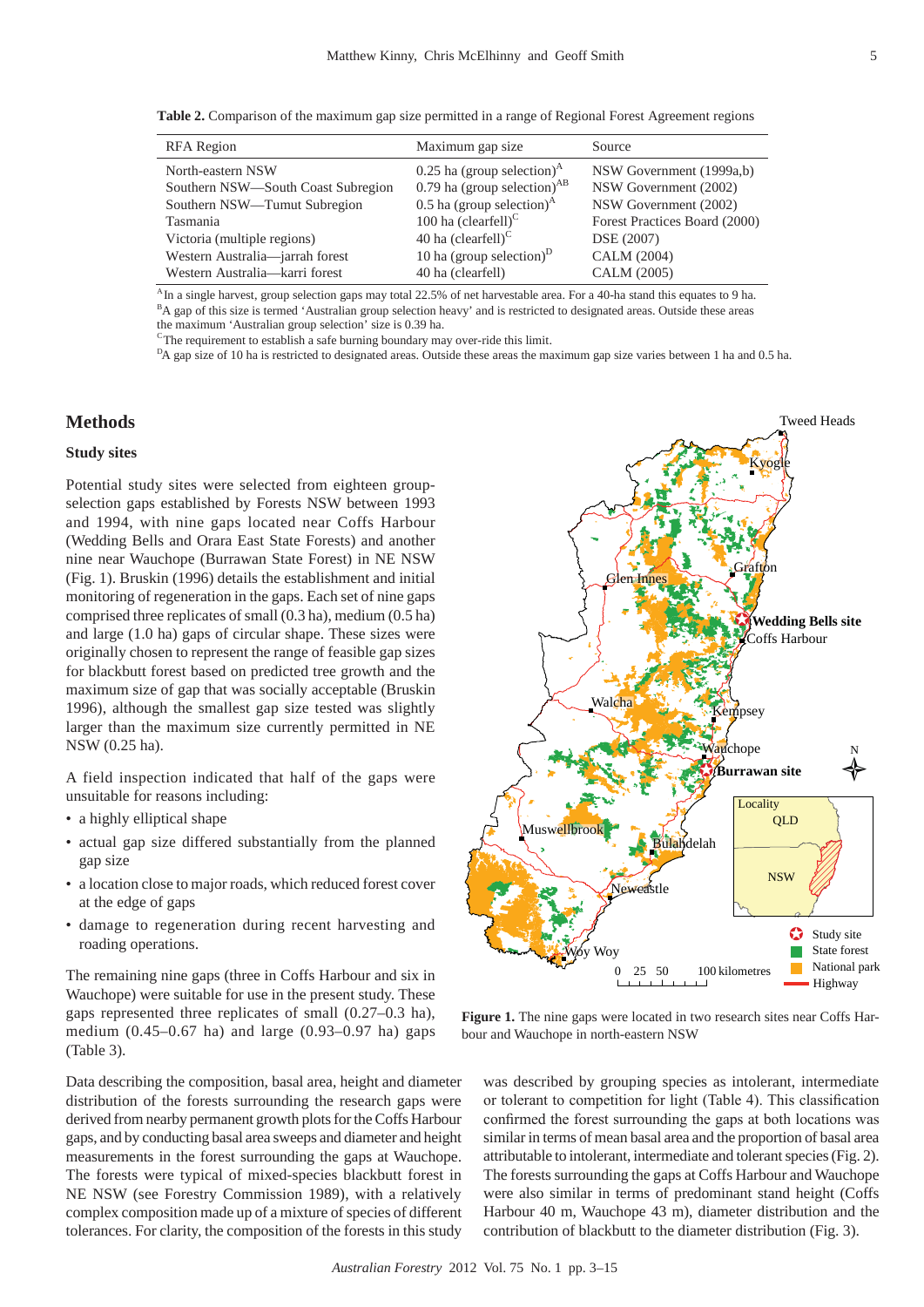| <b>District</b> | <b>Size</b><br>(ha) | Dimensions (m)<br>$(N-S/E-W)$ | 1998 Stocking<br>(stems $ha^{-1}$ ) | Easting/northing  | Slope<br>$(^\circ)$ | Aspect    | Soil landscape |
|-----------------|---------------------|-------------------------------|-------------------------------------|-------------------|---------------------|-----------|----------------|
| Wauchope        | 0.27                | 56.5/60.0                     | 1030                                | 0475278 / 6507331 | $2 - 3$             | <b>SW</b> | Burrawan       |
| Wauchope        | 0.28                | 60.0 / 60.0                   | 1400                                | 0474484 / 6507612 | $0 - 1$             | W         | Burrawan       |
| Coffs Harbour   | 0.30                | 60.2 / 63.8                   | 3065                                | 0514020 / 6660347 | $\Omega$            | Flat      | Ulong          |
| Wauchope        | 0.45                | 80.0 / 72.0                   | 1579                                | 0474504 / 6507577 | $3 - 5$             | <b>SW</b> | Burrawan       |
| Wauchope        | 0.47                | 79.0/76.3                     | 1632                                | 0475258 / 6507510 | $0 - 2$             | <b>NE</b> | Burrawan       |
| Coffs Harbour   | 0.67                | 89.3 / 95.0                   | 4894                                | 0511741 / 6662547 | $0 - 4$             | <b>SW</b> | Ulong          |
| Coffs Harbour   | 0.93                | 97.5/121.8                    | 2289                                | 0511746 / 6657328 | $3 - 5$             | W         | Ulong          |
| Wauchope        | 0.94                | 107.7 / 111.2                 | 2047                                | 0474833 / 6506984 | $0 - 1$             | <b>NE</b> | Burrawan       |
| Wauchope        | 0.97                | 115.6 / 106.5                 | 1594                                | 0474503 / 6507686 | $0 - 1$             | W         | Burrawan       |

Table 3. Size, location and stocking of nine gaps selected for the study. Gaps were established between 1993 and 1994 in mixed-species dry blackbutt type forest near Coffs Harbour and Wauchope in NE NSW

**Table 4.** Common overstorey species within mixed-species blackbutt forest, classified as intolerant, intermediate or tolerant on the basis of their shade tolerance

| Tolerance         | <b>Species</b>                                                                                                                                                                                                                                                                                                                                                                                                                 |
|-------------------|--------------------------------------------------------------------------------------------------------------------------------------------------------------------------------------------------------------------------------------------------------------------------------------------------------------------------------------------------------------------------------------------------------------------------------|
| <b>Intolerant</b> | Blackbutt—Eucalyptus pilularis Smith<br>Flooded gum-Eucalyptus grandis W.Hill ex Maiden<br>Wattle—various Acacia species                                                                                                                                                                                                                                                                                                       |
| Intermediate      | Grey gum—Eucalyptus punctata D.C.<br>Ironbark—Eucalyptus paniculata Smith<br>Pink bloodwood—Corymbia intermedia (R.T.Baker) K.D.Hill & L.A.S.Johnson<br>Red mahogany— <i>Eucalyptus resinifera</i> Smith<br>Smoothbarked apple—Angophora costata (Gaertner) Britten<br>Tallowwood—Eucalyptus microcorys F.Muell.<br>White mahogany— <i>Eucalyptus acmenoides</i> Schauer<br>Yellow stringybark—Eucalyptus muelleriana A.Howitt |
| Tolerant          | Brush box— <i>Lophostemon confertus</i> (R.Br.) Peter G.Wilson & J.T.Waterh.<br>Coastal banksia—Banksia integrifolia L.f.<br>Forest oak— <i>Allocasuarina torulosa</i> (Aiton) L.A.S.Johnson<br>Turpentine—Syncarpia glomulifera (Sm.) Nied.<br>Scrubwood—various rainforest species                                                                                                                                           |





**Figure 2.** Forest composition surrounding research gaps at (a) Coffs Harbour and (b) Wauchope

**Figure 3.** Diameter distribution of the forest surrounding research gaps at Coffs Harbour (left) and Wauchope (right).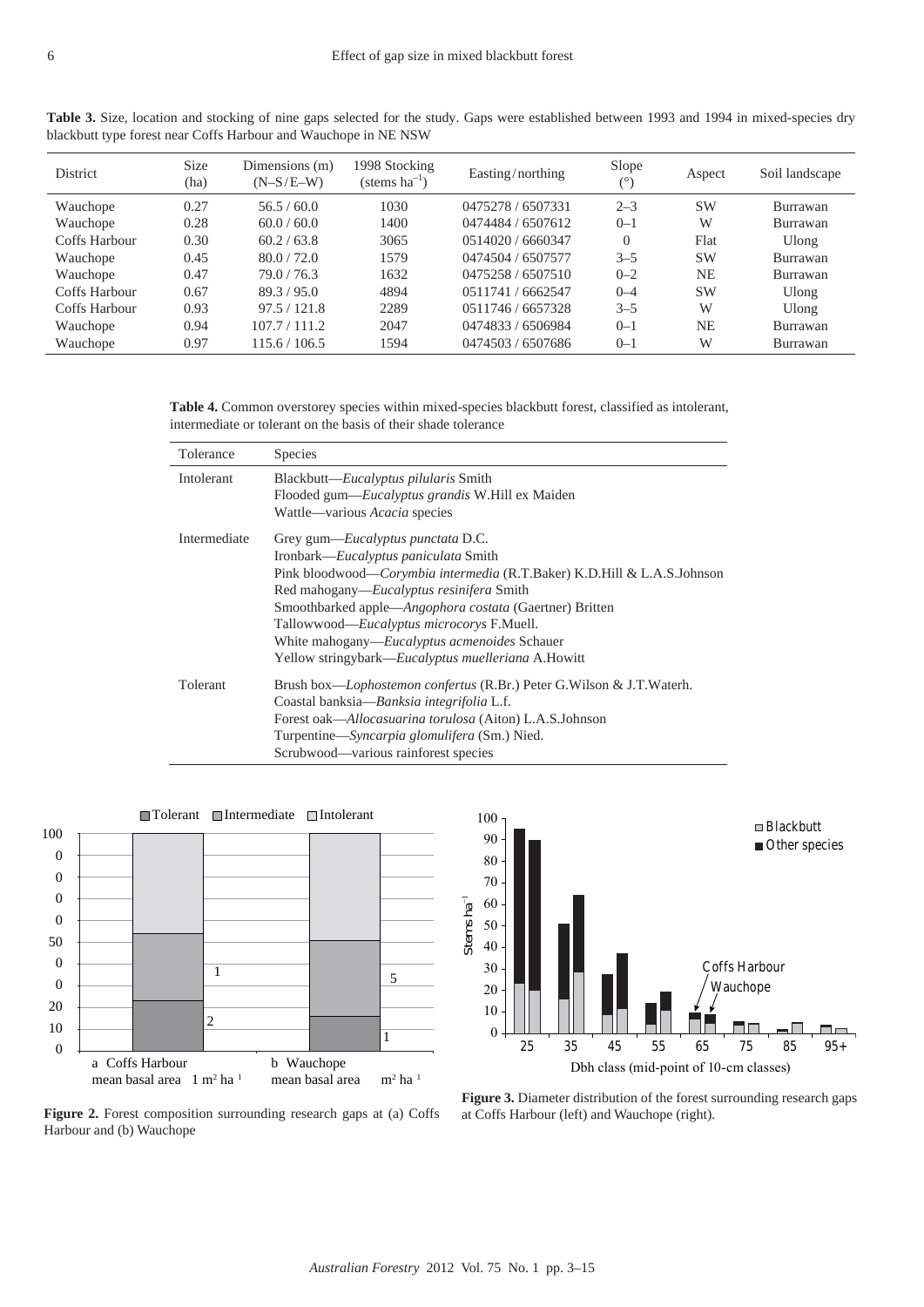Site preparation of the selected gaps involved either windrow or broadcast burning of logging slash. This had the potential to confound the study because nutrient inputs, soil chemistry and physical properties are likely to differ depending on whether regeneration established in a windrow, in burnt logging slash or on bare soil (Chambers and Attiwill 1994). Bruskin (1996), however, found seedbed preparation had little effect on the establishment and early growth of regeneration within the research gaps. As a precaution, sampling avoided windrows or burnt logging slash, so all measurements were of regeneration on soil-disturbed seedbeds. Following site preparation, all gaps were enriched with nurserypropagated blackbutt seedlings at an average of 500 stems ha–1 to supplement natural regeneration.

#### **Sampling design and data collection**

Transects were used to sample gaps in north–south and east–west directions with small deviations  $(\pm 5^{\circ})$  to avoid burnt windrows and logging slash. Contiguous 5 m  $\times$  5 m plots were located along these transect lines. Plots of this size were small enough to allow distance from gap edge to be modelled, yet large enough to sample an average of five trees per plot, with one of these having potential for selection as a final crop tree (Fig. 4). Gap edge was defined by the outermost edge of the tree crowns in the forest surrounding the gap. Transects and  $5 \text{ m} \times 5 \text{ m}$  plots were initially set out in 1998 to record the location, origin and early growth of regeneration (Forests NSW unpublished data). To ensure initial gap regeneration was sampled, only trees that were  $>1.3$  m in height in 1998 were remeasured in the current study. Three categories were used to classify the origin of regeneration as:

- 1. Natural regeneration, originating from seedfall from trees at the edge of gaps, or from lignotubers established before the gaps were harvested
- 2. Coppice regeneration, originating from basal tissue on the stumps of harvested trees in the gaps
- 3. Planted regeneration, originating from tubestock seedlings planted when the gaps were established.

Between March and May 2007, transects and plots were re-established and twelve attributes describing the growth and composition of regeneration were measured within each  $5 \text{ m} \times 5 \text{ m}$ plot (Table 5), along with a range of potential explanatory variables for modelling these 12 attributes (Table 6).



**Figure 4.** Schematic of sampling design, showing orientation of transects in a 60-m circular gap, and the location of  $5 \text{ m} \times 5 \text{ m}$  plots for assessing regeneration

#### **Data analysis**

A three-stage analysis was applied to our data. The first stage involved analysis of variance (ANOVA) to identify significant differences in the mean levels of attributes describing the growth of regeneration, regardless of origin, with distance from gap edge. For this analysis, distance class was treated as a categorical variable. We analysed growth at both the tree and plot level. Tree-level growth was quantified by stem height, diameter and volume. For each growth variable the largest blackbutt tree in each 5 m  $\times$  5 m plot was selected for analysis. The largest tree for each growth variable was considered a better indicator of the growth of potential crop trees than the mean of all trees in the plot. Plot-level growth was quantified by per-hectare stocking, basal area and volume of all stems within each  $5 \text{ m} \times 5 \text{ m}$  plot. These plot-level variables were used as indicators of total productivity at a given distance from gap edge.

In the second stage of the analysis, multiple linear regression was used to model each attribute describing growth in terms of the potential explanatory variables and interactions listed in Table 6. These models were developed to better understand the range of variables that control tree growth within group-selection gaps. The models were fitted using the standard least-squares approach in a guided backward stepwise manner using JMP® 7.0 statistical software. Only significant  $(P < 0.05)$  explanatory variables were included in the final models. Normal quantile and scatter plots of model residuals were checked for an approximately normal distribution with little heteroskedasticity.

The third and final stage addressed the effect of gap size on the composition of regeneration. The proportion of basal area and stocking attributable to intolerant, intermediate and tolerant species was estimated for each gap by summing the contribution from all 5  $m \times 5$  m plots in a gap. This provided a set of nine estimates—three for each gap size. Tests for significant differences between the means for each gap size were conducted using Student's *t*-test for the comparison of means.

#### **Results**

A total of 255,  $5m \times 5m$  plots were assessed in the nine gaps, although the geometry of the experimental design resulted in the sampling intensity of plots decreasing with distance from gap edge (Fig. 5). The 255 plots contained a total of 1200 regenerating stems ranging in age from 14.5 to 15.5 y with a mean dbh of 11.3 cm (range 0.8–30.2 cm) and a mean height of 11.9 m (range 1.7–28.4 m). In terms of origin, 33% of regeneration was from natural regeneration, 52.5% from coppice regeneration and 14.5% from planted regeneration. Sixty-five percent (166) of the 255 plots contained at least one blackbutt stem.

#### **ANOVA testing of the effect of distance from gap edge**

#### *Tree-level growth*

We investigated the suppressive influence of gap edges on the height, diameter and volume growth of dominant blackbutt trees in the 166, 5 m  $\times$  5 m plots that contained at least one blackbutt tree. The largest blackbutt tree for each growth variable was selected in each of the 166 plots. ANOVA results for these data indicated significantly (*P* < 0.05) lower height, diameter and volume growth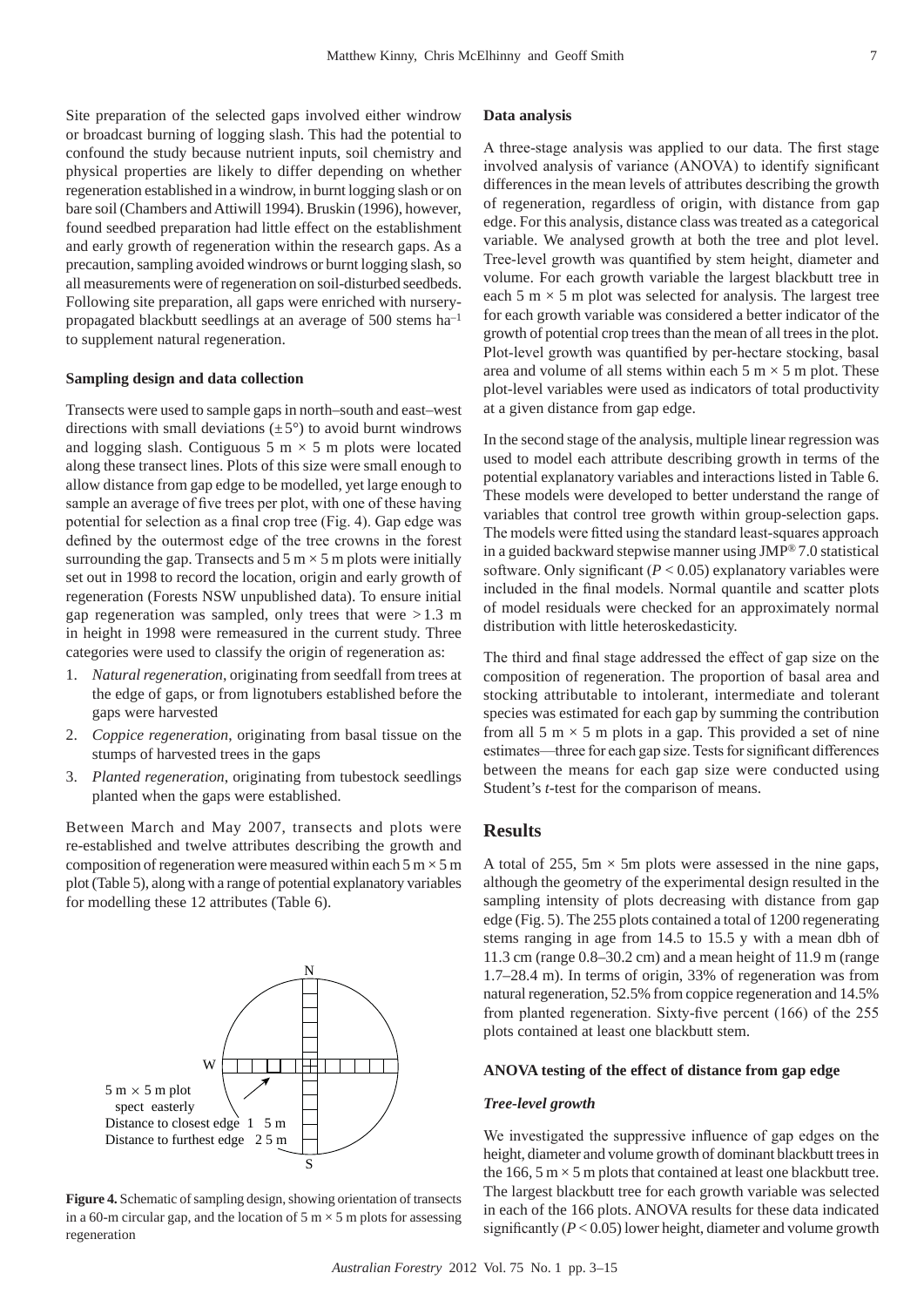|                            |  |  |  | Table 5. Variables describing the growth and composition of regeneration in group selection gaps, and measured within |  |  |  |  |
|----------------------------|--|--|--|-----------------------------------------------------------------------------------------------------------------------|--|--|--|--|
| each 5 m $\times$ 5 m plot |  |  |  |                                                                                                                       |  |  |  |  |

| Variable                                                                                                                                                                                                      | Method of calculation                                                                                                                                                                                                                                                                                                                                                                                                                                                                                                                                                                              |
|---------------------------------------------------------------------------------------------------------------------------------------------------------------------------------------------------------------|----------------------------------------------------------------------------------------------------------------------------------------------------------------------------------------------------------------------------------------------------------------------------------------------------------------------------------------------------------------------------------------------------------------------------------------------------------------------------------------------------------------------------------------------------------------------------------------------------|
| Growth (tree level)<br>Maximum blackbutt height<br>Maximum blackbutt diameter<br>Maximum blackbutt volume                                                                                                     | Largest blackbutt by height (m) within a 5 m $\times$ 5 m plot<br>Largest blackbutt by diameter at breast height over bark (cm) within a $5 \text{ m} \times 5 \text{ m}$ plot<br>Largest blackbutt by volume (m <sup>3</sup> ) within a 5 m $\times$ 5 m plot <sup>A</sup>                                                                                                                                                                                                                                                                                                                        |
| Growth (plot level)<br>Plot stocking<br>Plot basal area<br>Plot volume                                                                                                                                        | Number of stems within a 5 m $\times$ 5 m plot on a per-hectare basis<br>Basal area (m <sup>2</sup> ) of all stems within 5 m $\times$ 5 m plot on a per-hectare basis<br>Volume <sup>B</sup> of all stems within a 5 m $\times$ 5 m plot on a per-hectare basis                                                                                                                                                                                                                                                                                                                                   |
| Composition<br>Percent intolerant stocking<br>Percent intermediate stocking<br>Percent tolerant stocking<br>Percent intolerant basal area<br>Percent intermediate basal area<br>Percent intolerant basal area | Percentage of $5 \text{ m} \times 5 \text{ m}$ plot stocking comprised of intolerant species<br>Percentage of $5 \text{ m} \times 5 \text{ m}$ plot stocking comprised of intermediate species<br>Percentage of $5 \text{ m} \times 5 \text{ m}$ plot stocking comprised of tolerant species<br>Percentage of $5 \text{ m} \times 5 \text{ m}$ plot basal area comprised of intolerant species<br>Percentage of $5 \text{ m} \times 5 \text{ m}$ plot basal area comprised of intermediate species<br>Percentage of $5 \text{ m} \times 5 \text{ m}$ plot basal area comprised of tolerant species |

ABlackbutt volume was calculated using volume equations developed by Bi and Hamilton (1998).

 $B$ Tree volume at the plot level was calculated using the surrogate (tree basal area  $\times$  tree height). This disregards form factor, which was assumed to be constant across species.

**Table 6.** Potential explanatory variables measured in 5 m  $\times$  5 m plots and used for modelling the growth of regeneration in group selection gaps

| Variables <sup>A</sup>                           | Range or factor levels                                                                                                                                                         |
|--------------------------------------------------|--------------------------------------------------------------------------------------------------------------------------------------------------------------------------------|
| Position in gap                                  | North; South; East; West                                                                                                                                                       |
| Basal area $(5 \times 5 \text{ m plots})$        |                                                                                                                                                                                |
| Total basal area                                 | $0.25 - 72.40$ m <sup>2</sup> ha <sup>-1</sup>                                                                                                                                 |
| Percent intolerant                               | $0 - 100%$                                                                                                                                                                     |
| Percent intermediate                             | $0 - 100%$                                                                                                                                                                     |
| Percent tolerant                                 | $0 - 100%$                                                                                                                                                                     |
| Percent tolerant + intermediate                  | $0 - 100%$                                                                                                                                                                     |
| Distance to closest edge <sup>B,C</sup>          | $2.5 - 52.5$ m                                                                                                                                                                 |
| Distance to furthest edge                        | $32.5 - 119.3$ m                                                                                                                                                               |
| Gap size<br>Relative gap size<br>Actual gap size | Small; Medium; Large<br>$0.29 - 0.97$ ha                                                                                                                                       |
| Location                                         | Coffs Harbour; Port Macquarie                                                                                                                                                  |
| Origin of regeneration                           | Natural regeneration (from seed and lignotuber); Coppice regeneration (resprouting from<br>stumps of harvested trees); Planted regeneration (planted nursery raised seedlings) |
| Stocking $(5 \times 5 \text{ m plots})$          |                                                                                                                                                                                |
| Total stocking                                   | 400–6800 stems ha <sup>-1</sup>                                                                                                                                                |
| Percent intolerant                               | $0 - 100%$                                                                                                                                                                     |
| Percent intermediate                             | $0 - 100%$                                                                                                                                                                     |
| Percent intolerant                               | $0 - 100%$                                                                                                                                                                     |
| Percent tolerant + intermediate                  | $0 - 100%$                                                                                                                                                                     |

<sup>A</sup> Interactions between the variables position, distance to closest edge and gap size were also tested in multivariate modelling.

<sup>B</sup>Distance to closest edge was treated as a categorical variable during the univariate analysis, and as a continuous variable for the development of multivariate models.

 ${}^c$ Distance to closest edge was tested as a first- and second-order polynomial term and rescaled as a natural logarithm.

0–5 m from the gap edge compared with most other distance classes (Fig. 6). Outside this zone, there was a trend for growth across distance classes to remain fairly constant, indicating dominant blackbutt trees were susceptible to suppression only when close to gap edges. The increased uncertainty, or larger error bars, associated with average growth values far from gap edges (Fig. 6) reflected the fewer samples at these distances and thus greater variation in the mean calculated from these samples (Fig. 5).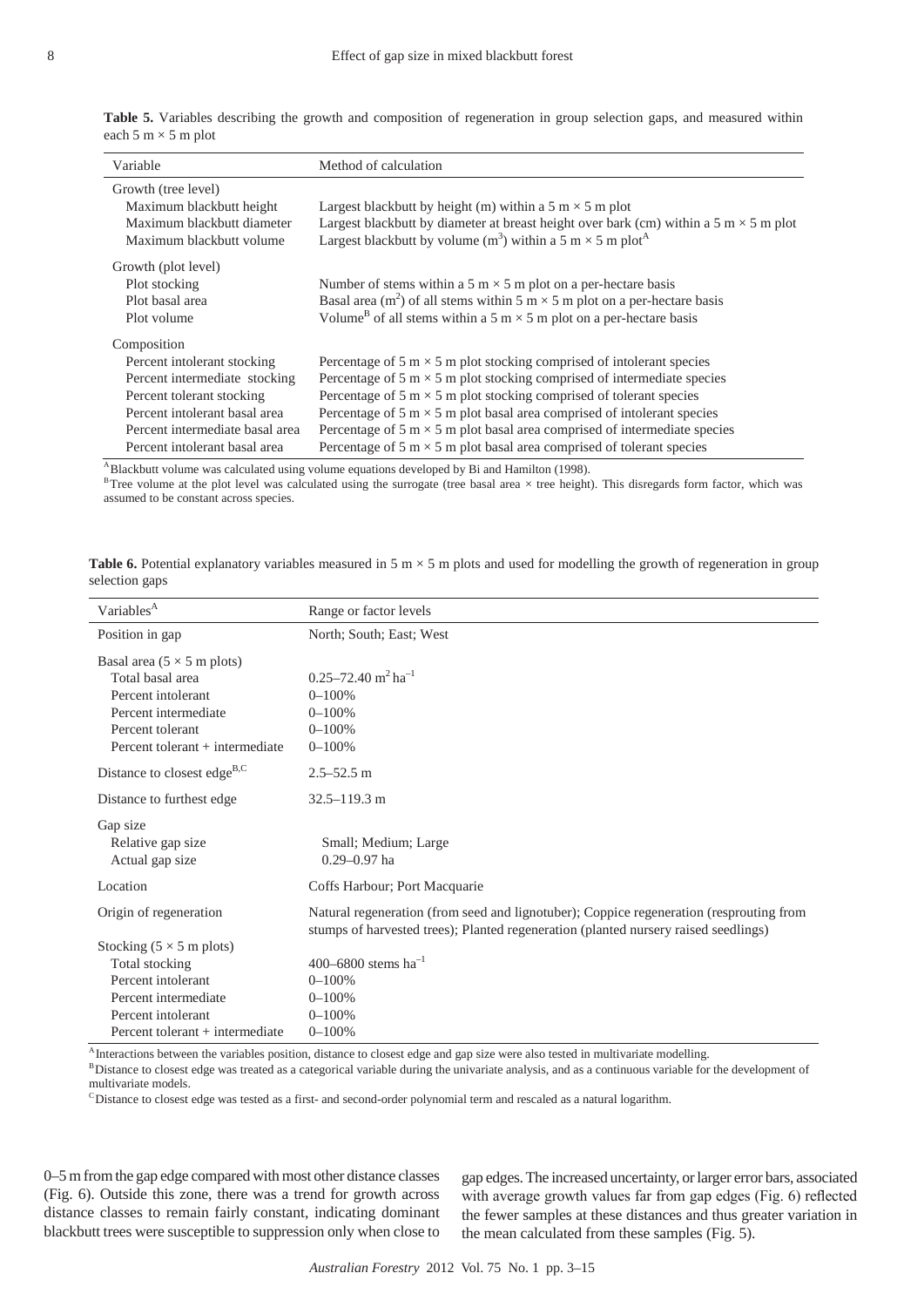

**Figure 5.** Distribution of 5  $m \times 5$  m sample plots across distance classes from gap edge

#### *Plot-level growth*

To investigate the suppressive influence of gap edges on total productivity, the per-hectare stocking, basal area and volume of all stems was calculated within each  $5 \text{ m} \times 5 \text{ m}$  plot. ANOVA results indicated that apart from the 5–10 m and 10–15 m distance classes, stocking within 5 m of the gap edge was not significantly different from stocking at other distance classes (Fig. 7a). The significant increase in stocking between 5 and 15 m may reflect the surrounding forest being close enough to elevate seed supply, yet sufficiently distant to avoid inhibiting regeneration. However, we did not have data on seed supply and were unable to test this hypothesis. In contrast to stocking, plot basal area and volume within five metres from the gap edge were significantly  $(P < 0.05)$ lower than all other distance classes (Fig. 7b, c). These results suggest that basal area and volume were susceptible to suppression within close proximity to gap edges, while plot stocking appeared relatively unaffected.

#### **Multiple regression models of tree- and plot-level growth**

#### *Tree-level growth models*

Multiple linear regression was used to model the relationship between tree-level growth variables (Table 5) and a range of potential explanatory variables (Table 6). Intuitively, the effect of edges in any model should move towards an asymptote as distance from edge of gap increases. For this reason we fitted our regression models to the ln(distance) rather than distance on the raw scale. The following highly significant models  $(P < 0.01)$  were fitted for the prediction of maximum blackbutt height, diameter and volume within the 166, 5 m  $\times$  5 m sample plots that contained at least one blackbutt tree:

blackbutt height (m)

 $= 16.0 + 0.962 \ln(D_1) +$  position<sub>i</sub> +  $\text{origin}_k + 0.00113 \times \text{stocking}$  $+0.0734 \times \%S_{T+I} -0.162$  $\times$  %BA<sub>T+I</sub>  $(R^2 = 0.60)$ ,



**Figure 6.** Trend lines and ANOVA results comparing (a) mean maximum blackbutt height, (b) mean maximum blackbutt diameter and (c) mean maximum blackbutt volume in 5 m  $\times$  5 m plots, for different distance classes from gap edge. Standard errors are shown as bars. Means sharing a common superscript were not significantly different  $(P > 0.05)$ .

blackbutt diameter (cm)

- - - -- - - --

blackbutt volume 
$$
(m^3)
$$

= 0.442 + 0.0343 × ln(D<sub>1</sub>) + position<sub>i</sub> + location<sub>j</sub>  
+ origin<sub>k</sub> + 0.0000268 × stocking + 0.00190  
× %
$$
S_{T+I}
$$
 – 0.00396 × %BA<sub>T+I</sub> (R<sup>2</sup> = 0.54),

where  $D<sub>i</sub>$  is the distance (m) from the plot centre to the closest gap edge; 'stocking' is the number of stems in a  $5 \text{ m} \times 5 \text{ m}$  sampling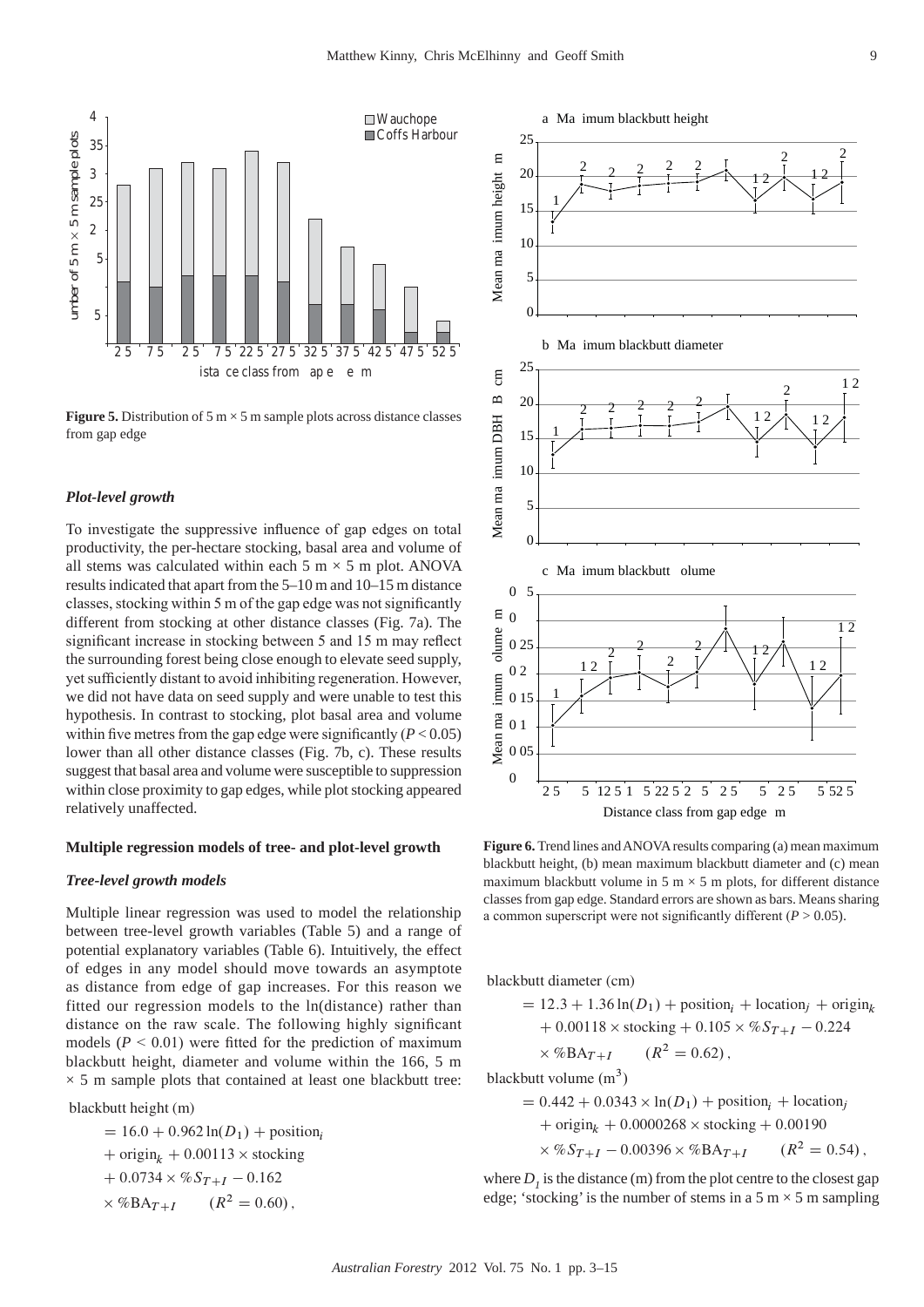

**Figure 7.** Trend lines and ANOVA results comparing (a) mean total stocking, (b) mean basal area and (c) mean volume in  $5 \text{ m} \times 5 \text{ m}$  plots, for different distance classes from gap edge. Standard errors are shown as bars. Means sharing a common superscript were not significantly different ( $P > 0.05$ ).

plot expressed on a per-hectare basis; % $S_{T+I}$  and %BA<sub>*T+I*</sub> are the percentage of the stocking and basal area within a  $5 \text{ m} \times 5 \text{ m}$  plot comprising tolerant and intermediate species; position*i,*, location*<sup>j</sup>* and origin<sub> $<sup>k</sup>$ </sub> are factors with effects shown in Table 7. The fit of</sub></sup> the models was good, with normal quantile and scatter plots indicating residuals were approximately normally distributed with little heteroskedasticity.

The contribution of each explanatory variable to the models (Table 8), indicated distance to gap edge explained a relatively small proportion of the variation modelled (3.7–7.0%). Other variables (e.g. proportion of basal area comprising tolerant and intolerant species, position within gap and regeneration origin) had a greater effect on the growth of dominant blackbutt trees than distance from gap edge.

#### *Plot-level growth models*

Following the approach for tree-level growth, multiple linear regression was used to model the relationship between the plotlevel growth variables (Table 5) and potential explanatory variables (Table 6). The following highly significant models (*P* < 0.01) were fitted to predict the stocking (stems  $ha^{-1}$ ), basal area (m<sup>2</sup> ha<sup>-1</sup>) and volume ( $m<sup>3</sup> h a<sup>-1</sup>$ ) of all stems within 255, 5 m × 5 m sample plots: plot stocking (stems  $ha^{-1}$ )

$$
= 260 - 8.29 \times \ln(D_1) + \text{position}_i
$$
  
+ location<sub>j</sub> + 63.2 × basal area  
+ 11.7 × %*S*<sub>T+1</sub> (*R*<sup>2</sup> = 0.61),  
plot basal area (m<sup>2</sup>ha<sup>-1</sup>)  
= 3.62 + 2.16 × ln(*D*<sub>1</sub>) + position<sub>i</sub> + location  
+ 0.00701 × stocking – 0.0922  
× %BA<sub>T+1</sub> (*R*<sup>2</sup> = 0.54),  
plot volume (m<sup>3</sup> ha<sup>-1</sup>)  
= 0.172 + 0.124 × ln(*D*<sub>1</sub>) + position<sub>i</sub> + location

 $a_i$  + location<sub>j</sub>  $+0.000277 \times$  stocking  $+0.00485 \times \% S_{T+I} - 0.0107$  $\times$  %BA $_{T+I}$  $2^2 = 0.51$ ,

ı,

where  $D_i$  is the distance to the closest edge from the plot centre (m); 'basal area' is the sum of the basal areas  $(m<sup>2</sup>)$  of all trees within a  $5 \text{ m} \times 5 \text{ m}$  sampling plot expressed on a per-hectare basis; 'stocking'

Variable Level **Effect** Height model Diameter model Volume model position South 1.24 1.16 0.0382 North  $-2.40$   $-2.77$   $-0.0674$ West  $-0.330$   $-0.233$   $-0.0122$ East 1.50 1.85 0.0414 location Coffs Harbour Not an effect –1.10 –0.0283 Wauchope Not an effect 1.10 0.0283 origin Natural –2.37 –1.82 –0.0401 Coppice 1.91 0.189 –0.00531 Planted 0.468 1.68 0.0454

**Table 7.** Effects in multiple regression models of tree-level growth for the categorical variables 'position' (within gap), 'location' (of gap) and 'origin' (of regeneration)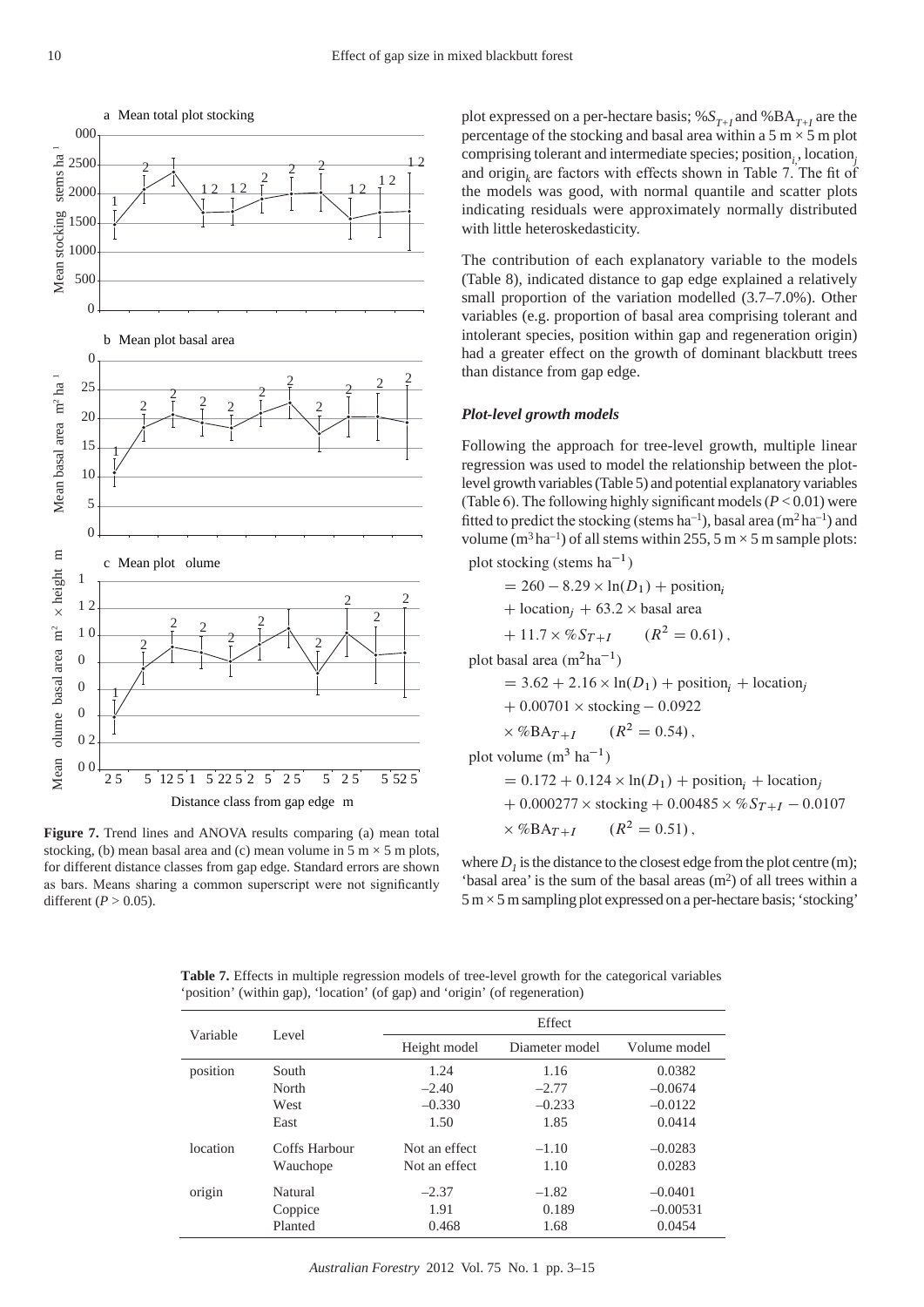| Variable                           | Relative contribution to model<br>(% deviance explained) |                |              |  |  |  |
|------------------------------------|----------------------------------------------------------|----------------|--------------|--|--|--|
|                                    | Height model                                             | Diameter model | Volume model |  |  |  |
| position <sup>A</sup>              | 14.9                                                     | 11.0           | 17.5         |  |  |  |
| $ln(D_1)^B$                        | 3.7                                                      | 4.3            | 7.0          |  |  |  |
| location <sub>i</sub> <sup>C</sup> | N/A                                                      | 3.3            | 5.5          |  |  |  |
| $origin_i^D$                       | 8.0                                                      | 5.9            | 8.6          |  |  |  |
| stocking $E$                       | 9.3                                                      | 5.1            | 6.6          |  |  |  |
| % $BA_{T+I}$ <sup>F</sup>          | 55.2                                                     | 60.0           | 46.4         |  |  |  |
| % $S_{T+I}$ <sup>G</sup>           | 8.9                                                      | 10.3           | 8.4          |  |  |  |

**Table 8.** Relative contribution of significant explanatory variables in tree-level growth models

AFactor with levels north, south, east or west

BNatural logarithm of distance to the nearest gap edge (m)

CFactor with levels Coffs Harbour or Wauchope

DFactor with levels planted, seedling or coppice

ENumber of stems within a 5 m  $\times$  5 m expressed on a per-hectare basis

F Percentage of basal area comprised of tolerant and intermediate species

<sup>G</sup>Percentage of stocking comprised of tolerant and intermediate species

is the number of stems in a 5 m  $\times$  5 m sampling plot expressed on a per-hectare basis; % $S_{T+I}$  and %BA<sub>*T+I*</sub> are the percentage of the stocking and basal area within a  $5 \text{ m} \times 5 \text{ m}$  plot, comprised of tolerant and intermediate species; position<sub>*i*</sub> and location<sub>*j*</sub> are factors with effects shown in Table 9. The fit of the models was good, with normal quantile and scatter plots indicating the residuals were approximately normally distributed with little heteroskedasticity.

In a result similar to the tree-level models, distance to gap edge explained a relatively small proportion of plot-level variation, with other variables (basal area, stocking, position within gap and location) having a greater effect on plot-level growth (Table 10).

#### **The effect of gap size on the composition of regeneration**

Although there were weak trends in which the proportion of gap occupied by intolerant species increased with gap size, the proportion of tolerant species decreased with gap size, and intermediate species showed a weak association with medium size gaps; none of these trends were significant.

#### **Discussion**

#### **Growth modelling**

Our ANOVA results indicate tree height, diameter, volume and basal area were significantly reduced within 5 m of gap edges. Beyond this zone growth remained fairly constant. These results are comparable with those of Henry and Florence (1966), who found that the growth of lignotuberous seedlings in *Corymbia maculata* ((Hook.) K.D.Hill & L.A.S.Johnson) *– E. drepanophylla* (F.Muell. ex Benth.) forest was suppressed for about 15 m from the edge of a clearfell coupe. The larger zone of reduced growth may in part reflect lower soil moisture and nutrient levels in the dry forest they studied compared with mixed-species blackbutt forest. This is supported by Opie (1968), who found the zone of influence for *E. camaldulensis* (Denh.) trees increased as site quality decreased. Large zones of influence, however, can also be associated with high-quality sites occupied by very shadeintolerant species such as *E. regnans* (F.Muell.) (Basset and White 2000; Van der Meer and Dignan 2007); although Van der Velden (2009) found the growth of 20-y-old *E. regnans* stands regenerated following clearfelling was significantly reduced for only 0–10 m from retained forest edges, despite attenuated light levels extending 60 m into the coupes.

Our assessment of forest adjacent to gaps indicated the average diameter of dominant trees in gap edges was about 80 cm. According to Mackowski (1984), an 80-cm blackbutt tree should have a crown radius of about 8.5 m, so that the 5 m 'zone of influence' we observed would extend 13.5 m, or 1.6 crown radii, from the stem of dominant trees at the edge of gaps. This result is close to the zone of influence of 1.7–1.8 crown radii reported for *E. fastigata* (H.Deane & Maiden) by Bi and Jurskis (1997) but smaller than zones of influence between 1.8 and 2.8 crown radii reported for *E. camaldulensis* (Denh.) by Opie (1968),

**Table 9.** Effects in multiple regression models of plot-level growth for the categorical variables 'position' (within gap) and 'location' (of gap)

| Variable |               | Effect         |                  |              |  |  |  |
|----------|---------------|----------------|------------------|--------------|--|--|--|
|          | Level         | Stocking model | Basal area model | Volume model |  |  |  |
| position | South         | $-286$         | 3.16             | 0.160        |  |  |  |
|          | North         | 390            | $-4.90$          | $-0.253$     |  |  |  |
|          | West          | 63             | $-1.09$          | $-0.0815$    |  |  |  |
|          | East          | $-167$         | 2.83             | 0.174        |  |  |  |
| location | Coffs Harbour | 518            | $-3.29$          | $-0.152$     |  |  |  |
|          | Wauchope      | $-518$         | 3.29             | 0.152        |  |  |  |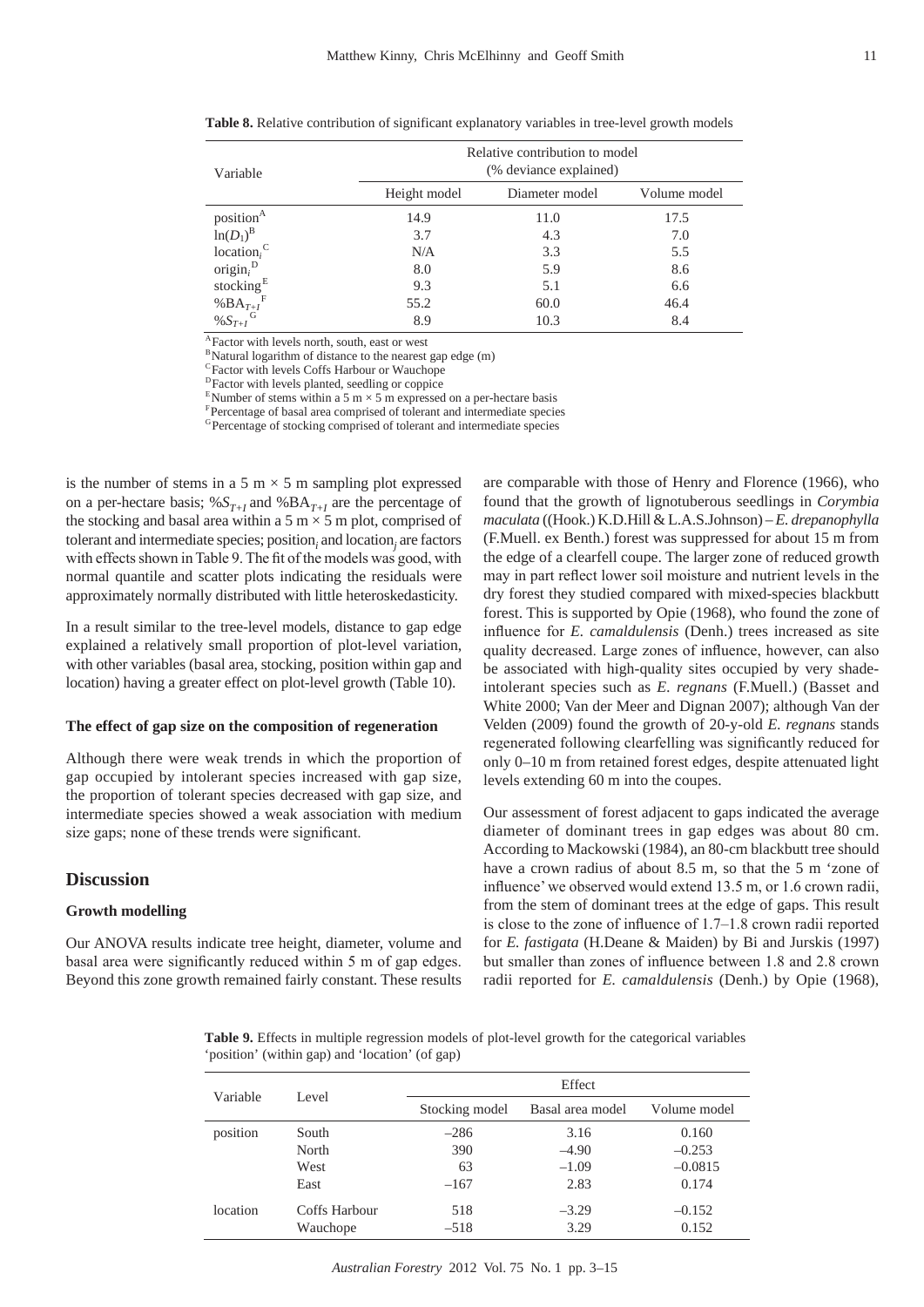| ٧ |
|---|
| ٧ |
|   |

| Variable                             | Relative contribution to model<br>(% deviance explained) |                  |              |  |  |  |
|--------------------------------------|----------------------------------------------------------|------------------|--------------|--|--|--|
|                                      | Stocking model                                           | Basal area model | Volume model |  |  |  |
| position <sup>A</sup>                | 5.7                                                      | 10.3             | 16.7         |  |  |  |
| basal area <sup>B</sup>              | 56.2                                                     | N/A              | N/A          |  |  |  |
| $ln(D_1)^C$                          | 1.1                                                      | 3.2              | 6.0          |  |  |  |
| location <sub>i</sub> <sup>D</sup>   | 22.4                                                     | 7.6              | 9.1          |  |  |  |
| stocking <sup>E</sup>                | N/A                                                      | 11.6             | 17.3         |  |  |  |
| % $\mathrm{BA}_{T+I}^{\phantom{A}F}$ | 14.6                                                     | N/A              | 2.6          |  |  |  |
| $\%S_{T+I}$ <sup>G</sup>             | 5.7                                                      | 10.3             | 16.7         |  |  |  |

**Table 10.** Relative contribution of significant explanatory variables in plot-level growth models

AFactor with levels: north, south, east or west

 $^{\rm B}$ Basal area of all stems within a 5 m  $\times$  5 m plot on a per-hectare basis  $^{\rm C}$  Distance to the nearest gap edge (m)

<sup>D</sup> Factor with levels of Coffs Harbour or Wauchope

<sup>E</sup>Number of stems within a 5 m  $\times$  5 m plot expressed on a per-hectare basis  $F$ Percentage of basal area comprised of tolerant and intermediate species

<sup>G</sup> Percentage of stocking comprised of tolerant and intermediate species

for *Eucalyptus diversicolor* (F.Muell.) by Rotheram (1983), for *E. tricarpa* ((L.A.S.Johnson) L.A.S.Johnson & K.D.Hill) by Kellas *et al.* (1996, cited in Basset and White 2000), and for *E. molucanna* (Roxb.), *E. tereticornis* (Smith), *E. tindaliae* (Blakely), *Angophora subvelutina* (F.Muell.) and *Lophostemon suaveolans* (Sol. ex Gaertner) by Bi *et al.* (2002). In contrast to these studies Incoll (1979) reported a 'zone of influence' of about 6 crown radii from retained *E. sieberi* (L.A.S.Johnson) trees. However, like Henry and Florence (1966), Incoll's (1979) study was in a dry forest type, which may account for the markedly larger 'zone of influence'. Bassett and White (2000) also suggest Incoll may have overestimated the zone of influence by selecting trees with healthy full crowns rather than using a random sample of trees displaying a range of crown conditions representative of natural stands.

Our multiple regression models confirmed the relatively short distance from gap edges over which suppression occurred, with distance to closest gap edge explaining a small proportion of the variation in the models fitted for tree- and plot-level growth. In addition to distance to the closest edge, position within gap, origin of regeneration, location, stocking, and the proportion of stocking and basal area comprising tolerant and intermediate species, were significant explanatory variables. Unlike previous studies by Van der Meer *et al.* (1999) and Van der Meer and Dignan (2007), gap size was not significant in any of our regression models, which suggests that the variation within gaps was greater than the variation between gaps. However, if a wider range of gap sizes were assessed it is possible that the variation between gaps would have become significant.

The effect of position within gap in the multivariate models indicated that areas with a northerly or westerly aspect (i.e. the southern and eastern parts of the gaps) produce the greatest growth by blackbutt regeneration. This suggests blackbutt growth is positively correlated with solar radiation. A similar trend was identified for *E. delegatensis* (R.T.Baker) by Bowman and Kirkpatrick (1986), who identified a significant relationship between solar radiation and sapling diameter, height and wet weight. Although our results support the classification of blackbutt as a shade-intolerant species (Jacobs 1955; Florence 1996), the

relatively small zone of influence of 1.6 crown radii we observed suggests it may be less shade intolerant than previously thought.

Unlike previous studies that have investigated growth within group selection gaps (Van der Meer *et al.* 1999; Van der Meer and Dignan 2007; Van der Velden 2009), we included the effects of competition between regenerating stems in our regression analysis. Our fitted models indicated total stocking and proportion of stocking attributable to tolerant and intermediate species had a positive influence on the growth of blackbutt regeneration. This is potentially related to a higher stocking stimulating early growth and differentiation, and an increased proportion of tolerant and intermediate species resulting in less competition between intolerant species such as blackbutt. In contrast, the proportion of basal area, comprising tolerant and intermediate species, had a strong negative affect on blackbutt growth. Therefore, a high proportion of stocking attributable to tolerant and intermediate species appears favourable for the growth of blackbutt, providing it occupies a small proportion of available growing space.

The origin of blackbutt regeneration within gaps was a significant effect in tree-level growth models, with planted regeneration having increased diameter and volume growth compared with natural regeneration. This superior growth probably reflects the fact that seedlings are approximately a year old when planted, and have been raised under ideal growing conditions. The seed used to propagate the seedlings may have also been collected from phenotypically superior trees. No other studies have compared the growth of planted, natural and coppice regeneration in group selection gaps. This is probably because enrichment planting is seen as one means of achieving adequate stocking of desired species after harvesting (Jurskis 2000; CALM 2004), rather than a means of improving forest growth.

#### **Composition of gaps**

We found there were no significant differences in the proportion of basal area or stocking attributable to intolerant, intermediate or tolerant species between the three gap sizes tested (Fig. 8). This result contrasts with published ecological theory concerning forest gaps (Oliver and Larson 1996; Smith *et al.* 1996; Howe 1990) and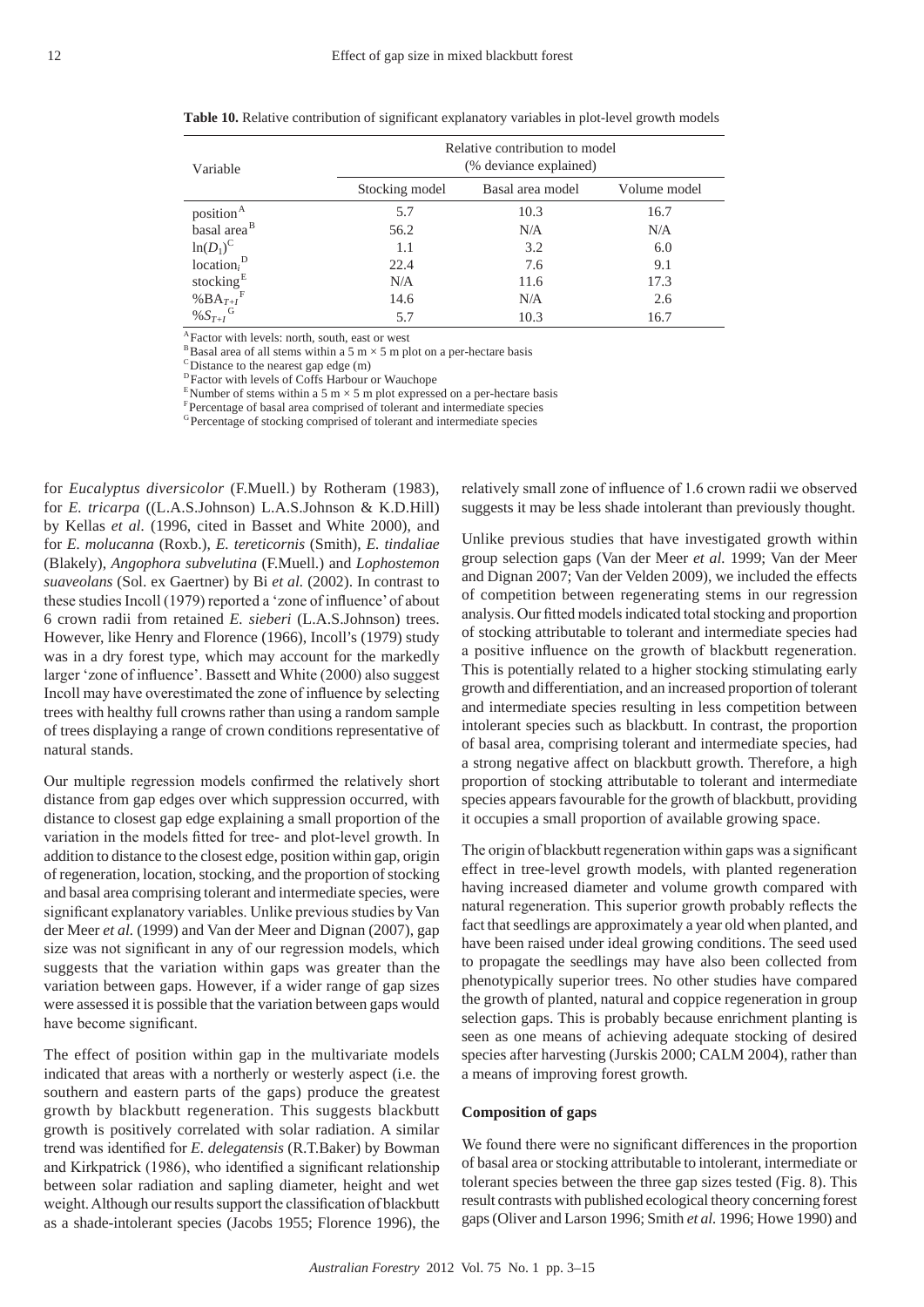

Figure 8. The mean proportion of basal area and stocking attributable to (a) intolerant, (b) intermediate and (c) tolerant trees across the three gap sizes (large 0.93–0.97 ha; medium 0.45–0.67 ha; small 0.27–0.3 ha). No means were significantly different  $(P > 0.05)$ . Standard errors are shown as bars.

observations in tropical and northern hemisphere coniferous and mixed hardwood forests (Denslow 1980; Brokaw and Scheiner 1989; Canham 1989; Poulson and Platt 1989; Murphy *et al.* 1993; Lamson and Leak 2000) in which the proportion of space suitable for intolerant species increases with gap size. This suggests that the relative difference between tolerant and intolerant species in mixed-species blackbutt forests may be less than in other forests subjected to uneven-aged silviculture. Consequently, a wider range of gap sizes than was sampled in this study may be needed to identify differences in composition due to gap size. We were also limited to three replicates for each gap size and so the consequent uncertainty in our means may have masked significant differences due to gap size.

#### **Management implications**

Our results suggest a number of management actions concerning gap size, thinning, gap location and establishment that may improve the productivity of mixed-species blackbutt forest.

#### *Gap size*

We identified a zone of significantly reduced growth within 5 m of gap edges. Consequently the proportion of gap area where growth is unrestricted will increase with gap size (Fig. 9). For example, in a gap of 0.25 ha—which is the current maximum gap size for state forest in NE NSW—68% of the gap area is within the zone of unrestricted growth, compared with 85% in a 1-ha gap. Our results also demonstrate that gaps within the range of sizes tested (0.27–0.97 ha) are unlikely to change the species composition of mixed-species blackbutt forest. Given the high priority of sustainable timber production within large tracts of state forest in NSW (State Forests of NSW 1999), our results indicate the use of a 1-ha gap would improve growth compared with smaller gaps, without compromising the composition of regeneration. A 1-ha gap also has operational advantages compared with smaller gaps, such as safer and easier harvesting, reduced damage to the surrounding forest, fewer and more easily controlled regeneration burns, and reduced roading costs (Bradshaw 1992). For example, Mitchell (1997) found the frequency of injuries to forestry workers decreased with increasing gap size in mountain ash forest, and concluded that only gaps greater than 0.5 ha in area could achieve acceptable levels of safety. King (1997) found the cost of site preparation treatments involving mechanical soil disturbance or burning increased substantially as harvest area decreased, with the per-hectare cost of treating small gaps (0.25 ha) almost twice that of large gaps (2 ha). In a simulation study, Burgess (1997) found large gaps (1–2 ha) required 30% less roading infrastructure than small gaps  $(< 1$  ha) for an equivalent net harvestable area.

Despite growth and operational advantages, 1-ha gaps may exceed the distance of natural seed-throw from edge trees. The usual rule of thumb in eucalypt forests is that effective seed dispersal distance



**Figure 9.** The proportion of a circular group-selection gap with unrestricted growth, for a range of gap sizes and a zone of restricted growth extending 5 m from gap edges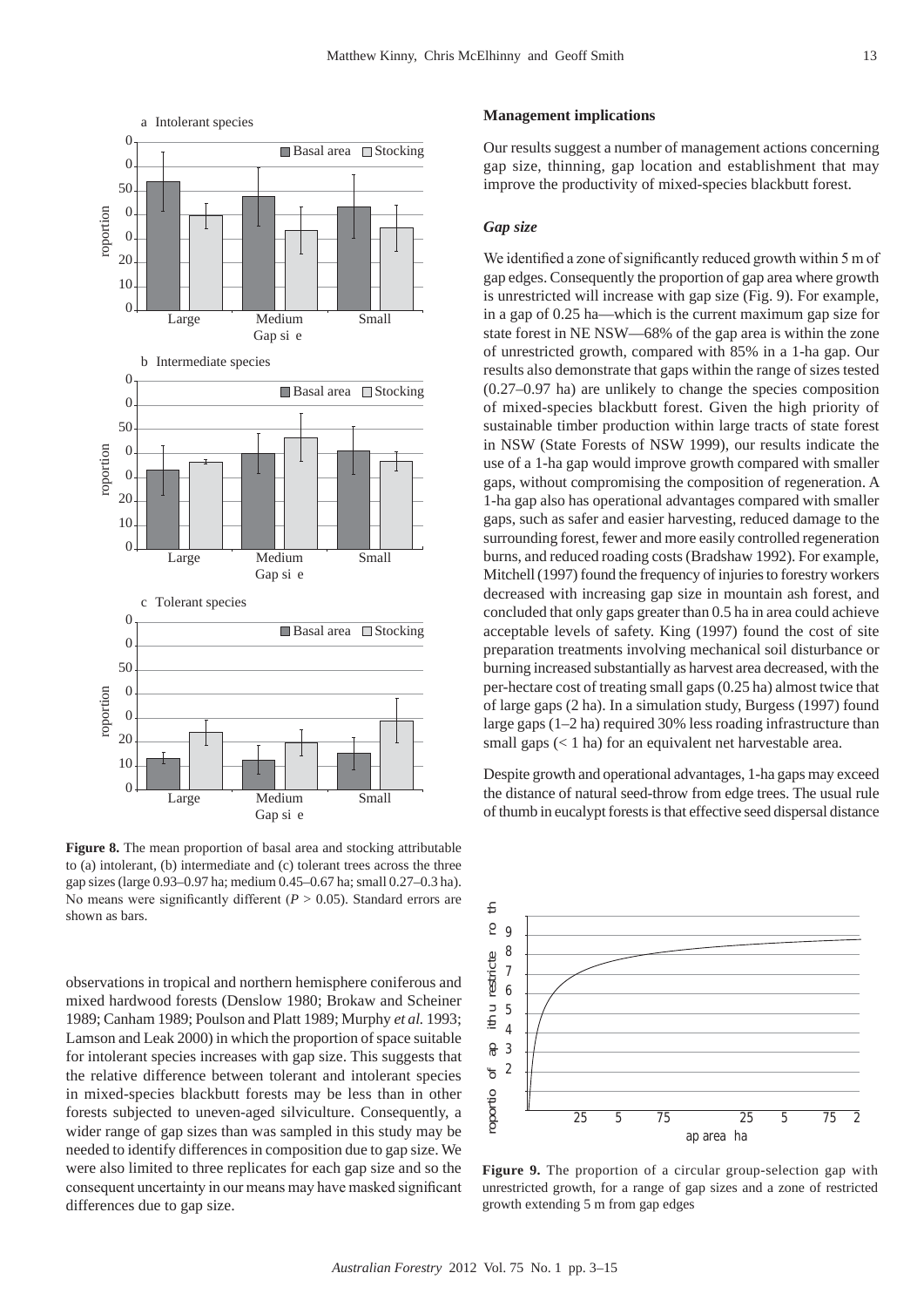is about equal to the height of the parent tree (Jacobs 1955; Cremer 1977; Eldridge *et al.* 1993). The mean stand height of trees adjacent to our gaps was 39.5 m at Coffs Harbour and 43.4 m at Wauchope, distances less than the 56-m radius of a 1-ha circular gap. Although a number of studies have attempted to quantify the seed dispersal distance for blackbutt, there is little consensus in their findings. In a 1962 study, Floyd estimated the effective establishment distance as no more than 10 m from a mature blackbutt, but in a 1969 study he found effective regeneration 90 m from an isolated parent tree (Baur 1983). In a laboratory study, Cremer (1977) estimated a seed-throw distance of 21.1 m for blackbutt seed falling from a 40-m tree with 10 km  $h^{-1}$  wind. Given the uncertainty associated with seed dispersal distances, enrichment plantings or artificial sowing would be needed for gaps with diameters exceeding twice the stand height. For forests of the stature we studied, this equates to circular gaps exceeding 0.5 ha in area.

### *Thinning and location of gaps*

Position within gap was a significant effect in our regression models predicting stem growth, with reduced growth for parts of the gap with southerly and easterly aspects. This result suggests thinning the forest surrounding the northern and western side of gaps could be used to stimulate growth by increasing light penetration into the most shaded parts of gaps. Alternatively, subsequent gaps could be located on the northern or western side of established gaps. Increased light penetration could also be achieved by modifying gap geometry, although any deviation from a circular design will increase the proportion of the gap in the zone of reduced growth caused by edge trees. The results of the tree-level growth models also suggest that thinning of tolerant and intermediate species within the gaps may stimulate growth of individual blackbutt trees. More research is required, however, to determine the optimum timing of such operations.

#### *Establishment of regeneration in gaps*

The tree-level growth models suggest that high initial stocking stimulates early growth of blackbutt. It is therefore important to ensure adequate site preparation is undertaken to create a seed bed suitable for maximising the establishment of regeneration. Given the comparative advantage of planted regeneration, we also recommend that gaps are enrichment-planted with blackbutt seedlings propagated from local seed sources.

## **Acknowledgements**

We are grateful for support from Piers Harper, Darrel Johnstone, Bob Dean, Jim O'Hara, Dan Cook, John Murray, David Wilson, Steve Boyton and Tim Parkes of Forests NSW. Matthew Kinny was supported by an ACTION Trust Honours Scholarship. Comments by two anonymous referees and the panel editor improved the manuscript.

# **References**

- Auditor General (2009) *Sustaining Native Forest Operations*: Forests NSW. The Audit Office of New South Wales, Sydney, 54 pp.
- Bassett, O.D. and White, G. (2000) Review of the impact of retained overwood trees on stand productivity. *Australian Forestry* **64,** 57–63.
- Baur, G.N. (1983) *Notes on the Silviculture of Major NSW Forest Types—4. Blackbutt Types*. Forestry Commission of NSW, Sydney, 60 pp.
- Bi, H., Bruskin, S. and Smith, R.G.B. (2002) The zone of influence of paddock trees and the consequent loss in volume in young *Eucalyptus dunnii* plantations. *Forest Ecology and Management* **165,** 305–315.
- Bi, H. and Hamilton, F. (1998) Stem volume equations for native tree species in southern New South Wales and Victoria. *Australian Forestry* **61,** 275–286.
- Bi, H. and Jurskis, V. (1997) Crown radius and zone of influence of oldgrowth trees in regrowth eucalypt forests. Paper presented to *Research Working Group 4 (Native Forest Silviculture)*. Hobart, 11–13 March 1997.
- Boland, D.J., Brooker, M.I.H., Chippendale, G.M., Hall, N., Hyland, B.P.M, Johnson, R.D, Kleinig, D.A., McDonald, M.W. and Turner, J.D. (2006) *Forest Trees of Australia*. 5th edn. CSIRO Publishing, Collingwood, 736 pp.
- Bowman, D.M.J.S. and Kirkpatrick, J.B. (1986) Establishment, suppression and growth of *Eucalyptus delegatensis* R.T.Baker in multiaged forests. II Sapling growth and its environmental correlates. *Australian Journal of Botany* **34,** 73–80.
- Bradshaw, F.J. (1992) Quantifying edge effect and patch size for multiple-use silviculture—a discussion paper. *Forest Ecology and Management* **48,** 249–264.
- Brokaw, N.V. and Scheiner, S.M. (1989) Species composition in gaps and structure of a tropical forest. *Ecology* **70,** 538–541.
- Bruskin, S. (1996) Blackbutt gap regeneration study. Unpublished report. Research Division, State Forests of NSW, Coffs Harbour, 15 pp.
- Burgess, J. (1997) Roading operations. *In:* Campbell, R. (ed.) *Evaluation and Development of Sustainable Silvicultural Systems for Mountain Ash Forests*. Centre for Forest Tree Technology, Department of Natural Resources and Environment, Victoria, pp. 179–187.
- CALM (Department of Conservation and Land Management) (2004) *Silvicultural Practice in the Jarrah Forest.* Sustainable Forest Management Series. SFM Guideline No. 1. Department of Conservation and Land Management, Kensington, 46 pp.
- CALM (Department of Conservation and Land Management) (2005) *Silvicultural Practice in the Karri Forest.* Sustainable Forest Management Series. SFM Guideline No. 3. Department of Conservation and Land Management, Kensington, 31 pp.
- Canham, C.D. (1989). Different responses to gaps among shade-tolerant tree species. *Ecology* **70,** 548–550.
- Chambers, D.P. and Attiwill, P.M. (1994) The ash-bed effect in *Eucalyptus regnans* forest: chemical, physical and microbiological changes in soil after heating or partial sterilisation. *Australian Journal of Botany* **42,** 739–749.
- Cremer, K.W. (1977) Distance of seed dispersal in eucalypts estimated from seed weights. *Australian Forest Research* **7,** 225–228.
- Curtin, R.A. and King, G.C. (1979) Blackbutt advanced regeneration: its persistence and significance. *Australian Forestry* **42,** 161–167.